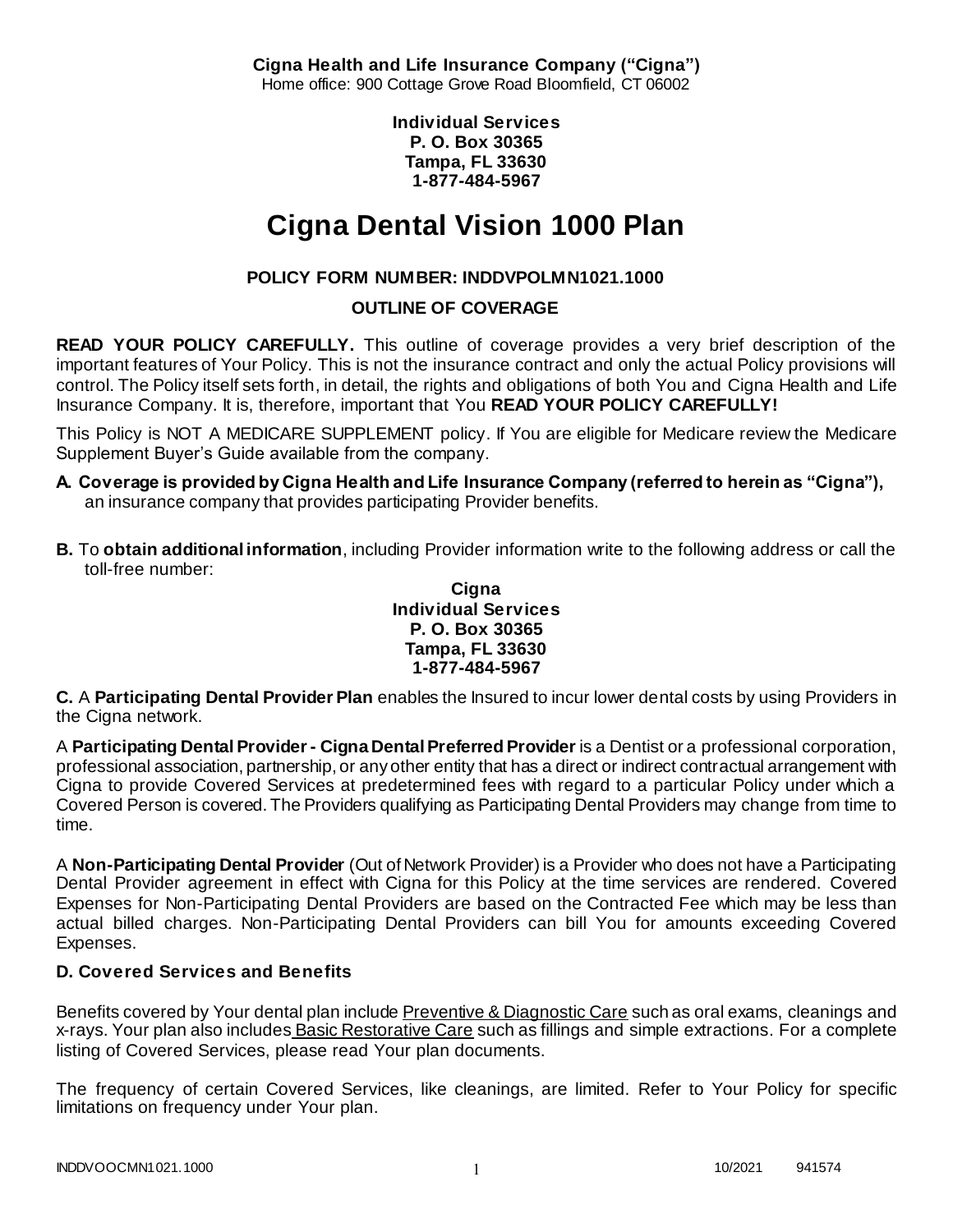### **Benefit Schedule**

The benefits outlined in the table below show the payment percentages for Covered Expenses **AFTER** any applicable Deductibles have been satisfied unless otherwise stated.

# **CIGNA DENTAL AND VISION INSURANCE** *The Schedule*

### **For You and Your Dependents**

#### **The Schedule – Dental Benefits**

If You select a Participating Dental Provider, Your cost will be less than if You select a Non-Participating Dental Provider.

#### **Emergency Services**

The Benefit Percentage payable for Emergency Services charges made by a Non-Participating Dental Provider is the same Benefit Percentage as for Participating Dental Provider Charges. Dental Emergency services are required immediately to either alleviate pain or to treat the sudden onset of an acute dental condition. These are usually minor procedures performed in response to serious symptoms, which temporarily relieve significant pain, but do not effect a definitive cure, and which, if not rendered, will likely result in a more serious dental or medical complication.

#### **Dental Deductibles**

Dental Deductibles are expenses to be paid by You or Your Dependent. Dental Deductibles are in addition to any Coinsurance. Once the Dental Deductible maximum in The Schedule has been reached You and Your family need not satisfy any further dental deductible for the rest of that year.

#### **Participating Dental Provider Payment**

Participating Dental Provider services are paid based on the Contracted Fee agreed upon by the Provider and Cigna.

**Non-Participating Dental Provider Payment** Non-Participating Dental Provider services are paid based on the Contracted Fee.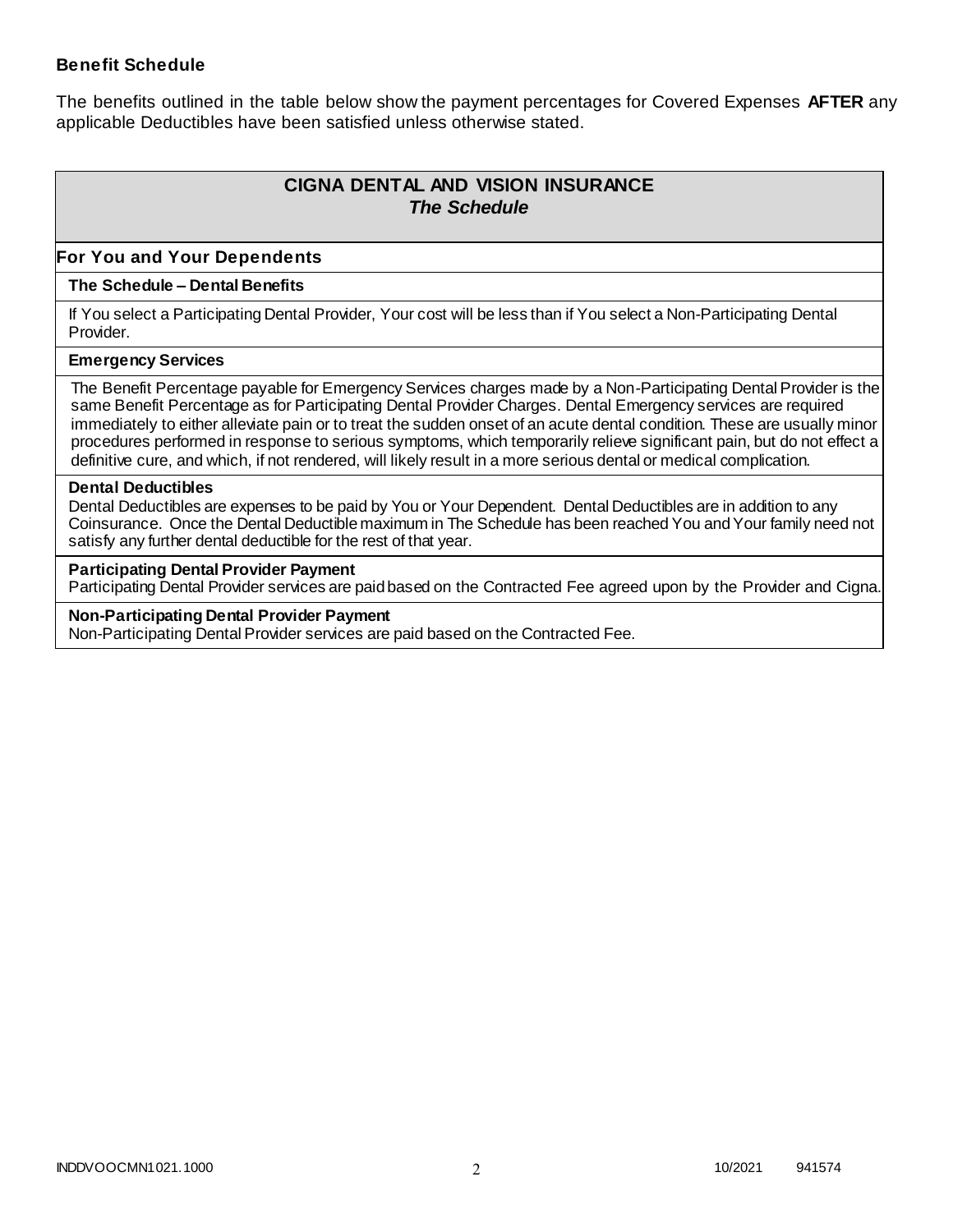| DENTAL BENEFIT HIGHLIGHTS                                                                                                                                     |                                                  |
|---------------------------------------------------------------------------------------------------------------------------------------------------------------|--------------------------------------------------|
| Classes I, II, V<br><b>Calendar Year Maximum</b>                                                                                                              | \$1,000 per person                               |
| <b>Calendar Year Dental Deductible</b>                                                                                                                        | \$50 per person                                  |
| Individual                                                                                                                                                    |                                                  |
|                                                                                                                                                               | Not Applicable to Class I                        |
| <b>Family Maximum</b>                                                                                                                                         | \$150 per family                                 |
|                                                                                                                                                               | Not Applicable to Class I                        |
| Class I                                                                                                                                                       | The Percentage of Covered Expenses the Plan Pays |
| Preventive Care<br>Oral Exams<br>Routine Cleanings<br>Routine X-rays<br><b>Fluoride Application</b><br><b>Sealants</b><br>Space Maintainers (non-orthodontic) | 100%                                             |
| Class II                                                                                                                                                      | The Percentage of Covered Expenses the Plan Pays |
| <b>Basic Restorative</b><br>Fillings<br>Oral Surgery, Simple Extractions<br>Emergency Care to Relieve Pain<br>Non-Routine X-rays                              | 70% after dental deductible                      |
| <b>Class V</b>                                                                                                                                                | The Percentage of Covered Expenses the Plan Pays |
| <b>TMJ</b>                                                                                                                                                    | 50% after dental deductible                      |

| The Schedule - Vision Benefits                                                                  |                                                                                         |
|-------------------------------------------------------------------------------------------------|-----------------------------------------------------------------------------------------|
| VISION BENEFIT HIGHLIGHTS                                                                       |                                                                                         |
| Eye Examinations, including refraction                                                          | The plan pays 30% of expenses, not to exceed a \$50 calendar<br>year maximum per person |
| Materials (corrective eyeglasses or contact<br>lenses, including fittings and follow-up visits) | \$100 calendar year maximum per person                                                  |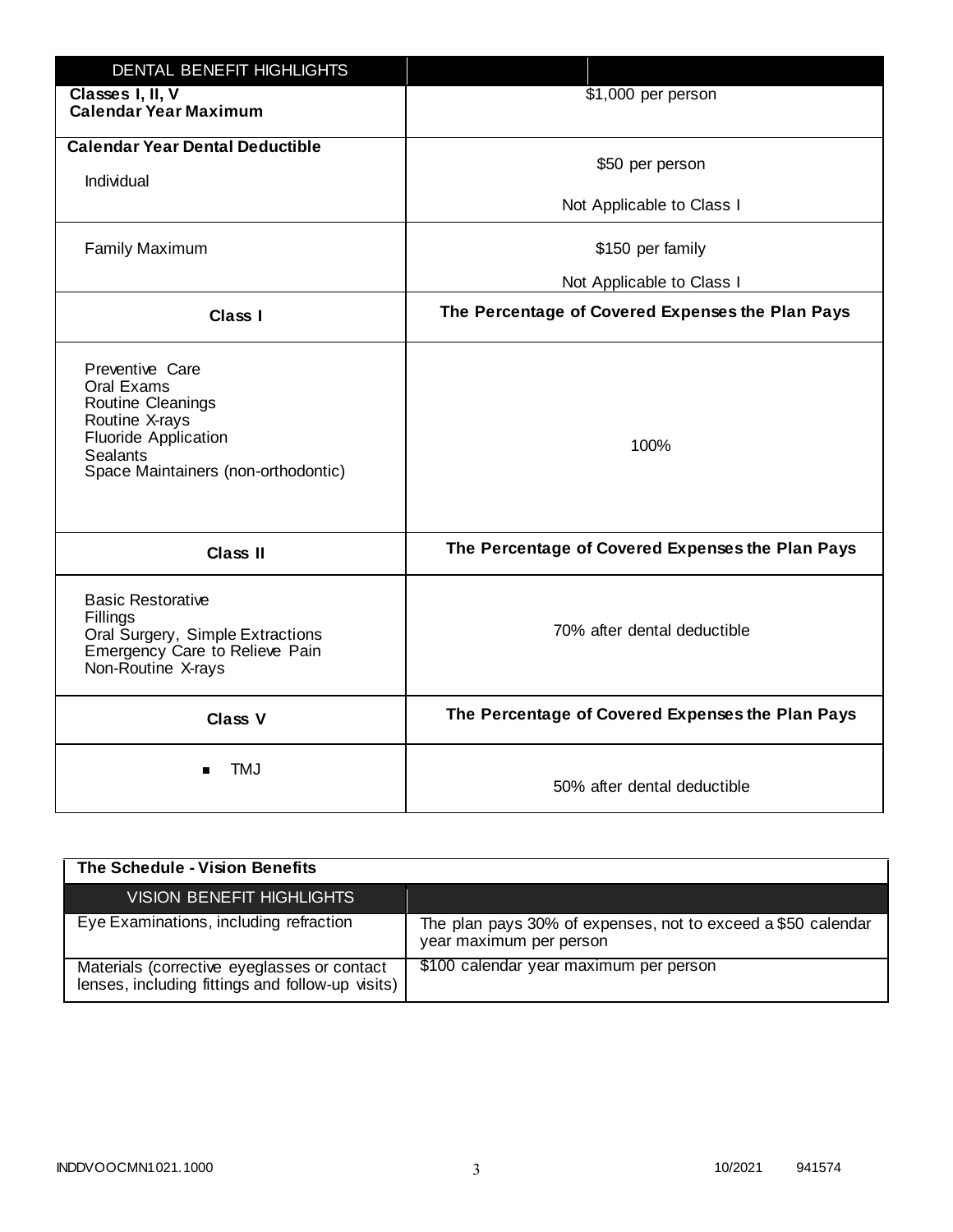# **Waiting Periods**

There is no waiting period for Class I, II, V dental benefits or for vision benefits.

# **Missing Teeth Limitation**

There is no payment for replacement of teeth that are missing when a person first becomes insured.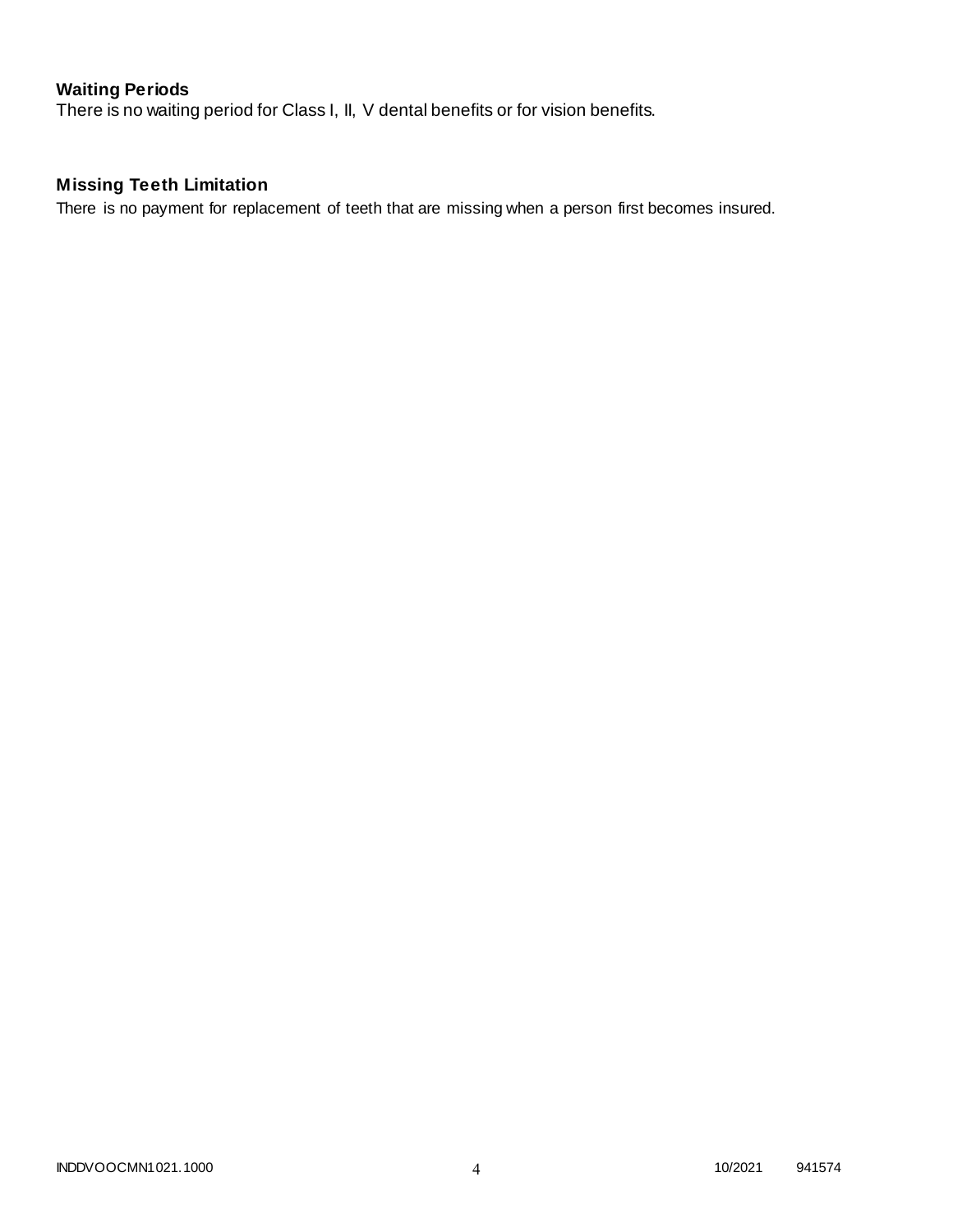# **E. Insured's Financial Responsibility**

The Insured is responsible for paying the monthly or quarterly premium on a timely basis. The Insured is also responsible to pay Providers for charges that are applied to the Deductibles, Coinsurance, and any amounts charged by Non-Participating Dental Providers in excess of the Contracted Fee. In addition, any charges for Medically Necessary and/or Dentally Necessary items that are excluded under the Policy are the responsibility of the Insured.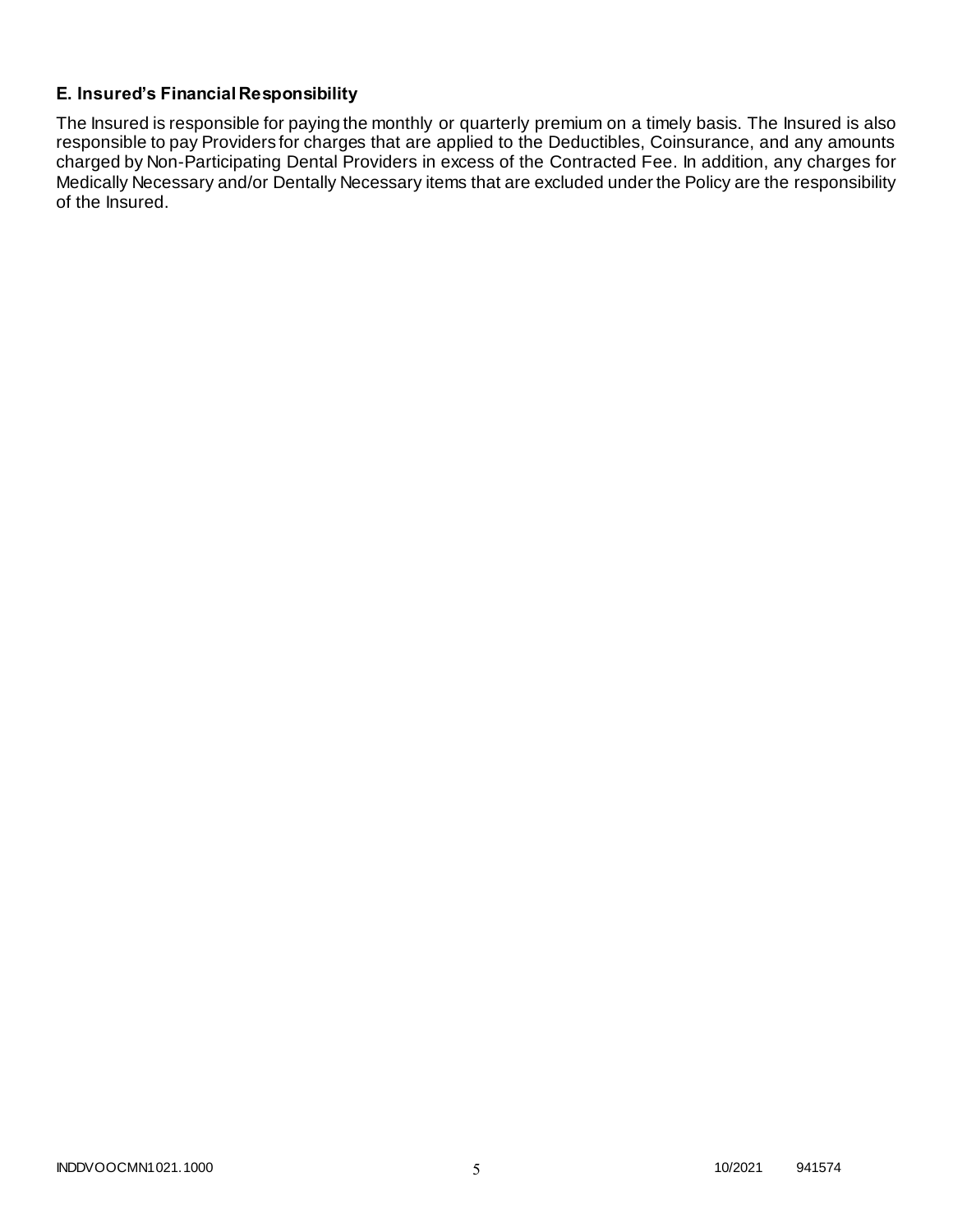# **F. Exclusions and Limitations: What Is Not Covered By This Policy**

# **Expenses Not Covered**

Covered Expenses will not include, and no payment will be made for:

- procedures which are not included in the list of Covered Dental Services or Covered Vision Services;
- cone beam imaging;
- instruction for plaque control, oral hygiene and diet;
- core build-ups;
- veneers;
- precious or semi-precious metals for crowns, bridges and abutments;
- restoration of teeth which have been damaged by erosion, attrition or abrasion;
- bite registrations; precision or semi-precision attachments; or splinting;
- implants or implant related services;
- orthodontic treatment, except for the treatment of cleft lip and cleft palate;
- general anesthesia or intravenous sedation, when used for the purposes of anxiety control or patient management is not covered; may be considered only when medically or dentally necessary and when in conjunction with covered complex oral surgery;
- athletic mouth guards;
- services performed solely for cosmetic reasons;
- personalization or decoration of any dental device or dental work;
- replacement of an appliance per benefit quidelines;
- services that are deemed to be medical in nature;
- services and supplies received from a hospital;
- prescription drugs;
- plano lenses;
- VDT (video display terminal)/computer eyeglass benefit;
- medical or surgical treatment of the eyes;
- any type of corrective vision surgery, including LASIK surgery, radial ketatonomy (RK), automated lamellar keratoplasty (ALK), or conductive keratoplasty (CK);
- Orthoptic or vision training and any associated supplemental testing;
- any eye examination, or any corrective eyewear, required by an employer as a condition of employment;
- safety eyewear;
- sub-normal vision aids or non-prescription lenses; or
- Magnification or low vision aids not shown as covered in the Schedule of Vision Coverage.

# **General Limitations**

No payment will be made for expenses incurred for You or any one of Your Dependents:

- For services not specifically listed as Covered Services in this Policy.
- For services or supplies that are not Medically Necessary.
- For services received before the Effective Date of coverage.
- For services received after coverage under this Policy ends.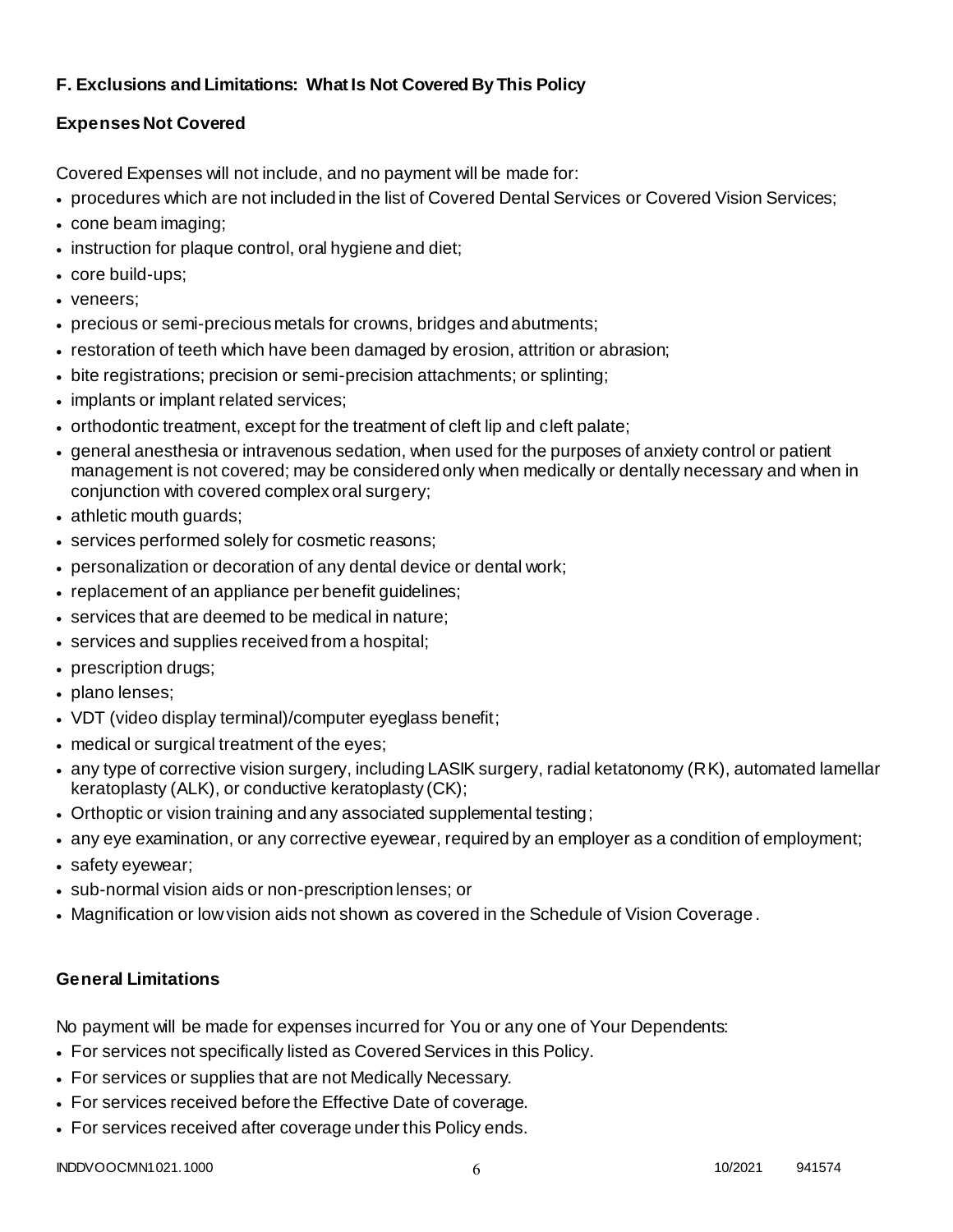- For services for which You have no legal obligation to pay or for which no charge would be made if You did not have insurance coverage.
- For Professional services or supplies received or purchased directly or on Your behalf by anyone, inclu ding a Provider, from any of the following:
	- **Yourself or Your employer;**
	- **a** person who lives in the Covered Person's home, or that person's employer;
	- a person who is related to the Covered Person by blood, marriage or adoption, or that person's employer.
- for or in connection with an Injury arising out of, or in the course of, any employment for wage or profit;
- for or in connection with a Sickness which is covered under any workers' compensation or similar law;
- for charges made by a Hospital owned or operated by or which provides care or performs services for, the United States Government, if such charges are directly related to a condition which occurred while serving in the military or an associated auxiliary unit;
- services or supplies received due to an act of war, declared or undeclared while serving in the military or an associated auxiliary unit;
- to the extent that payment is unlawful where the person resides when the expenses are incurred;
- for charges which the person is not legally required to pay;
- for charges which would not have been made if the person had no insurance;
- to the extent that billed charges exceed the rate of reimbursement as described in the Schedule;
- for charges for unnecessary care, treatment or surgery;
- to the extent that You or any of Your Dependents is in any way paid or entitled to payment for those expenses by or through a public program, other than Medicaid;
- for or in connection with experimental procedures or treatment methods not approved by the American Dental Association or the appropriate dental specialty society;
- Procedures that are a covered expense under any other plan which provides dental or vision benefits;
- To the extent that benefits are paid or payable for those expenses under the mandatory part of any auto insurance policy written to comply with a "no-fault" insurance law or an uninsured motorist insurance law. Cigna will take into account any adjustment option chosen under such part by You or any one of Your Dependents.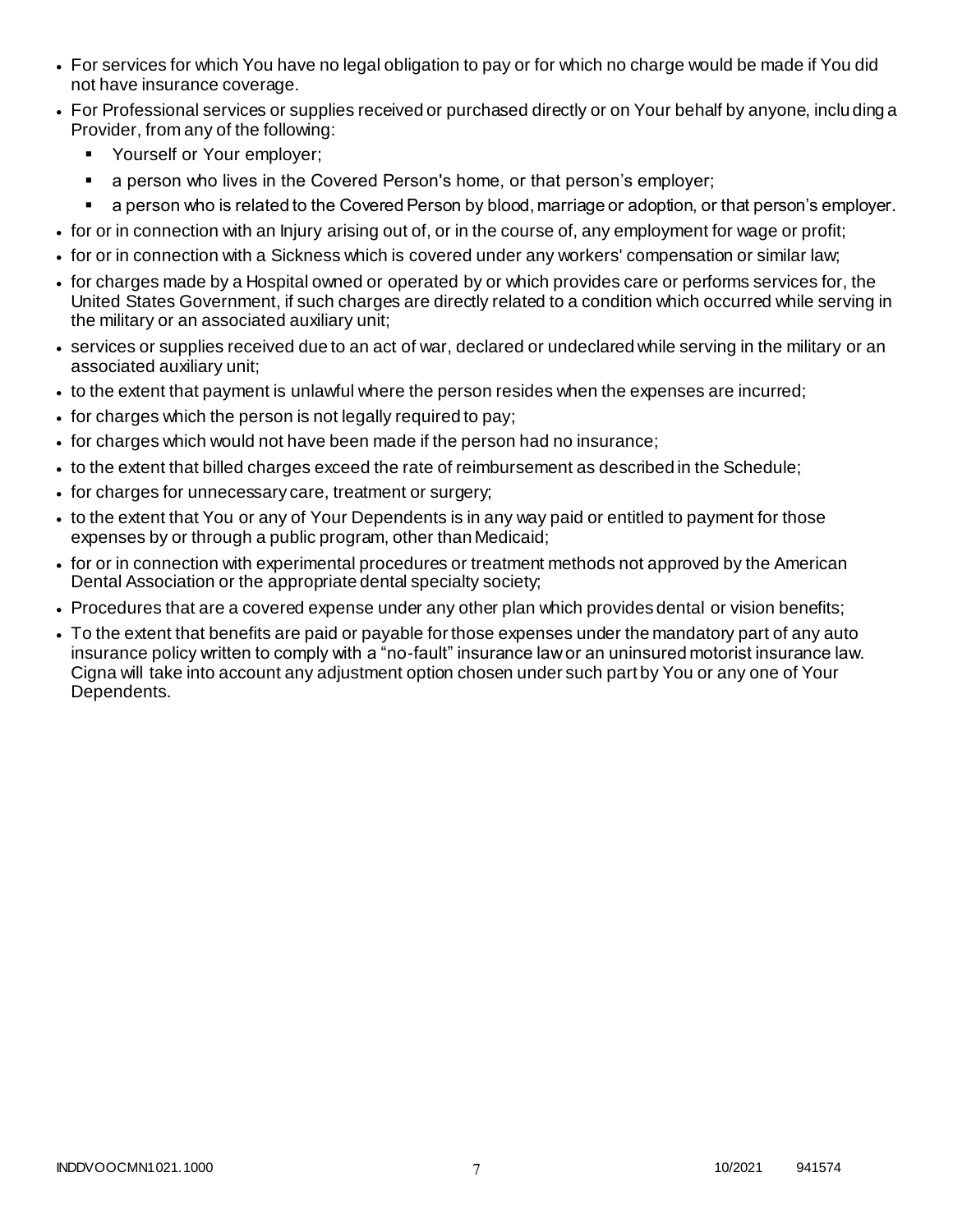### **G. Predetermination of Dental Benefits Program**

Predetermination of Benefits is a voluntary review of a Dentist's proposed treatment plan and expected charges. It is not preauthorization of service and is not required.

The treatment plan should include supporting pre-operative x-rays and other diagnostic materials as requested by Cigna's dental consultant. If there is a change in the treatment plan, a revised plan should be submitted.

Cigna will determine covered dental expenses for the proposed treatment plan. If there is no Predetermination of Benefits, Cigna will determine covered dental expenses when it receives a claim.

Review of proposed treatment is advised whenever extensive dental work is recommended when charges exceed **\$500**.

Predetermination of Benefits is not a guarantee of a set payment. Payment is based on the services that are actually delivered and the coverage in force at the time services are completed.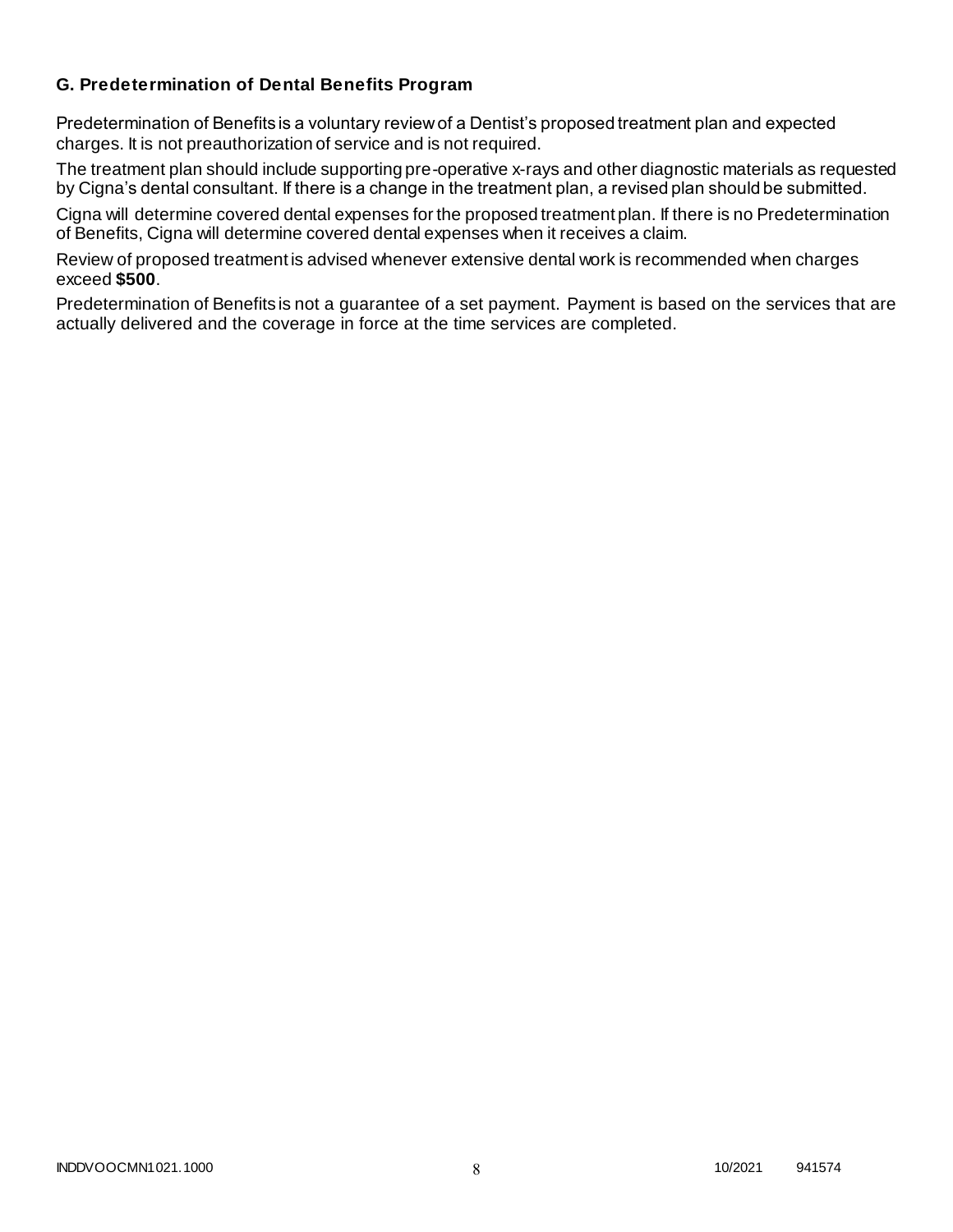### **H. General Provisions**

# **WHEN YOU HAVE A COMPLAINT OR AN APPEAL**

For the purposes of this section, any reference to "You," "Your" or "Yourself" also refers to a representative or Provider designated by You to act on Your behalf, unless otherwise noted.

We want You to be completely satisfied with the care You receive. That is why We have established a process for addressing Your concerns and solving Your problems.

#### **Start with Member Services**

We are here to listen and help. If You have a concern regarding a person, a service, the quality of care, or contractual benefits, You can call Our toll-free number and explain Your concern to one of Our Customer Service representatives. You can also express that concern in writing. Please call or write to Us at the following:

Customer Services Toll-Free Number or address on mycigna.com, explanation of benefits or claim form

We will do Our best to resolve the matter on Your initial contact. If We need more time to review or investigate Your concern, We will get back to You as soon as possible, but in any case within 30 days. If You are not satisfied with the results of a coverage decision, You can start the appeals procedure.

#### **Appeals Procedure**

Cigna has a two step appeals procedure for coverage decisions. To initiate an appeal, You must submit a request for an appeal in writing within 365 days of receipt of a denial notice. You should state the re ason why You feel Your appeal should be approved and include any information supporting Your appeal. If You are unable or choose not to write, You may ask to register Your appeal by telephone. Call or write to Us at the toll-free number or address on Your Benefit Identification card, explanation of benefits or claim form.

#### **Level One Appeal**

Your appeal will be reviewed and the decision made by someone not involved in the initial decision. Appeals involving Medical Necessity or clinical appropriateness will be considered by a health care professional.

For level one appeals, We will respond in writing with a decision within 30 calendar days after We receive an appeal for a postservice coverage determination. If more time or information is needed to make the determination, We will notify You in writing to request an extension of up to 15 calendar days and to specify any additional information needed to complete the review.

If You are not satisfied with Our level-one appeal decision, You may request a level-two appeal.

#### **Level Two Appeal**

If You are dissatisfied with Our level one appeal decision, You may request a second review. To start a level two appeal, follow the same process required for a level one appeal.

Most requests for a second review will be conducted by the Appeals Committee, which consists of at least three people. Anyone involved in the prior decision may not vote on the Committee. For appeals involving Medical Necessity or clinical appropriateness, the Committee will consult with at least one Dentist reviewer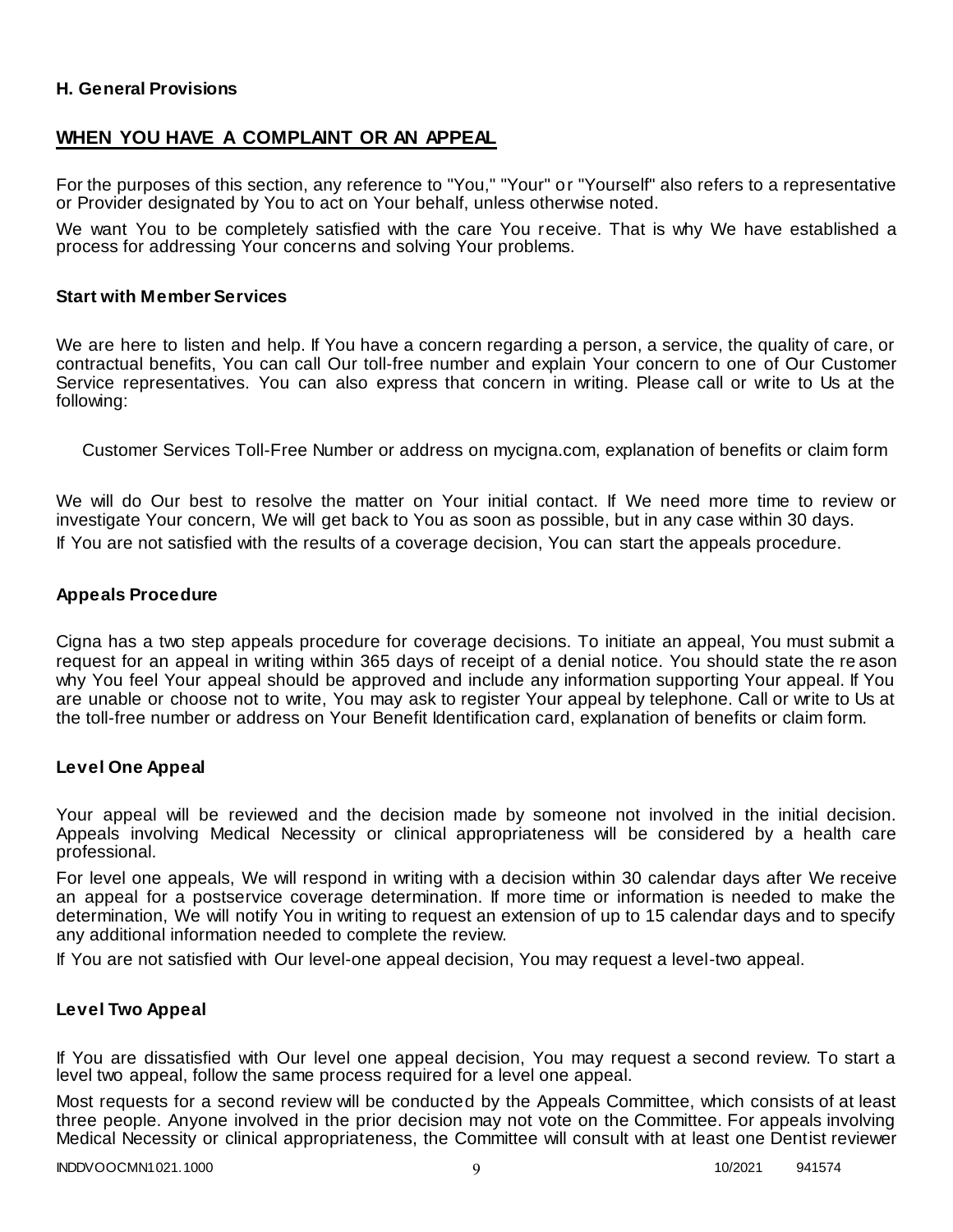in the same or similar specialty as the care under consideration, as determined by Cigna's Dentist reviewer. You may present Your situation to the Committee in person or by conference call.

For level two appeals We will acknowledge in writing that We have received Your request and schedule a Committee review. For postservice claims, the Committee review will be completed within 30 calendar days. If more time or information is needed to make the determination, We will notify You in writing to request an extension of up to 15 calendar days and to specify any additional information needed by the Committee to complete the review. You will be notified in writing of the Committee's decision within five working days after the Committee meeting, and within the Committee review time frames above if the Committee does not approve the requested coverage.

#### **Notice of Benefit Determination on Appeal**

Every notice of an appeal decision will be provided in writing or electronically and, if an adverse determinati on, will include:

- (1) the specific reason or reasons for the denial decision;
- (2) reference to the specific Policy provisions on which the decision is based;
- (3) a statement that the claimant is entitled to receive, upon request and free of charge, reasonable access to and copies of all documents, records, and other Relevant Information as defined;
- (4) upon request and free of charge, a copy of any internal rule, guideline, protocol or other similar criterion that was relied upon in making the adverse determination regarding Your appeal, and an explanation of the scientific or clinical judgment for a determination that is based on a medical necessity, experimental treatment or other similar exclusion or limit.

#### **Relevant Information**

Relevant Information is any document, record, or other information which was relied upon in making the benefit determination; was submitted, considered, or generated in the course of making the benefit determination, without regard to whether such document, record, or other information was rel ied upon in making the benefit determination; demonstrates compliance with the administrative processes and safeguards required by federal law in making the benefit determination; or constitutes a statement of policy or guidance with respect to the plan concerning the denied treatment option or benefit or the claimant's diagnosis, without regard to whether such advice or statement was relied upon in making the benefit determination.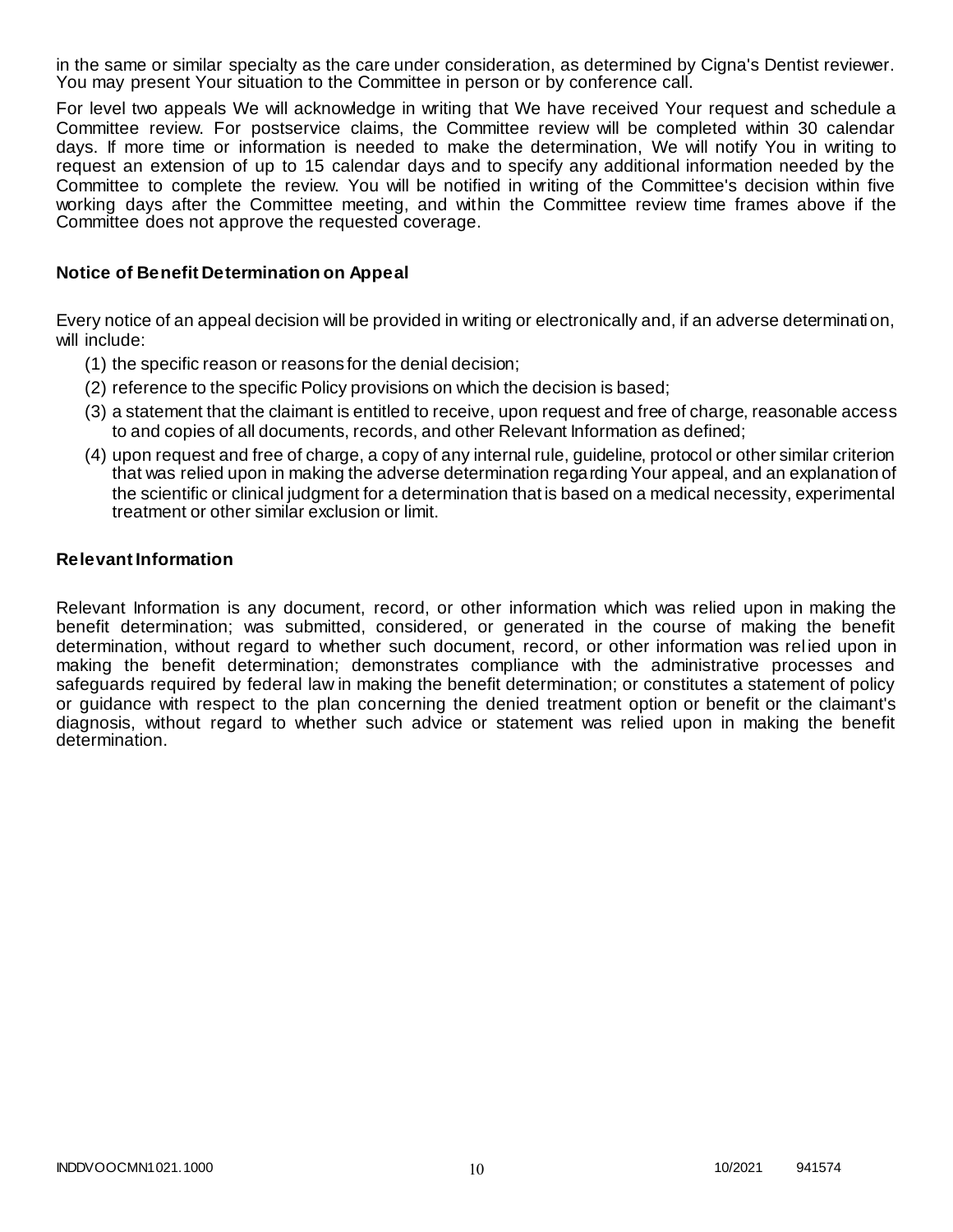# **I. Participating Dental Providers**

Cigna will provide a current list of Dentists currently participating with Cigna and their locations to each Covered Person upon request.

To verify if a Dentist is currently participating with Cigna and is accepting new Cigna Insureds, the Covered Person should visit Our website at mycigna.com.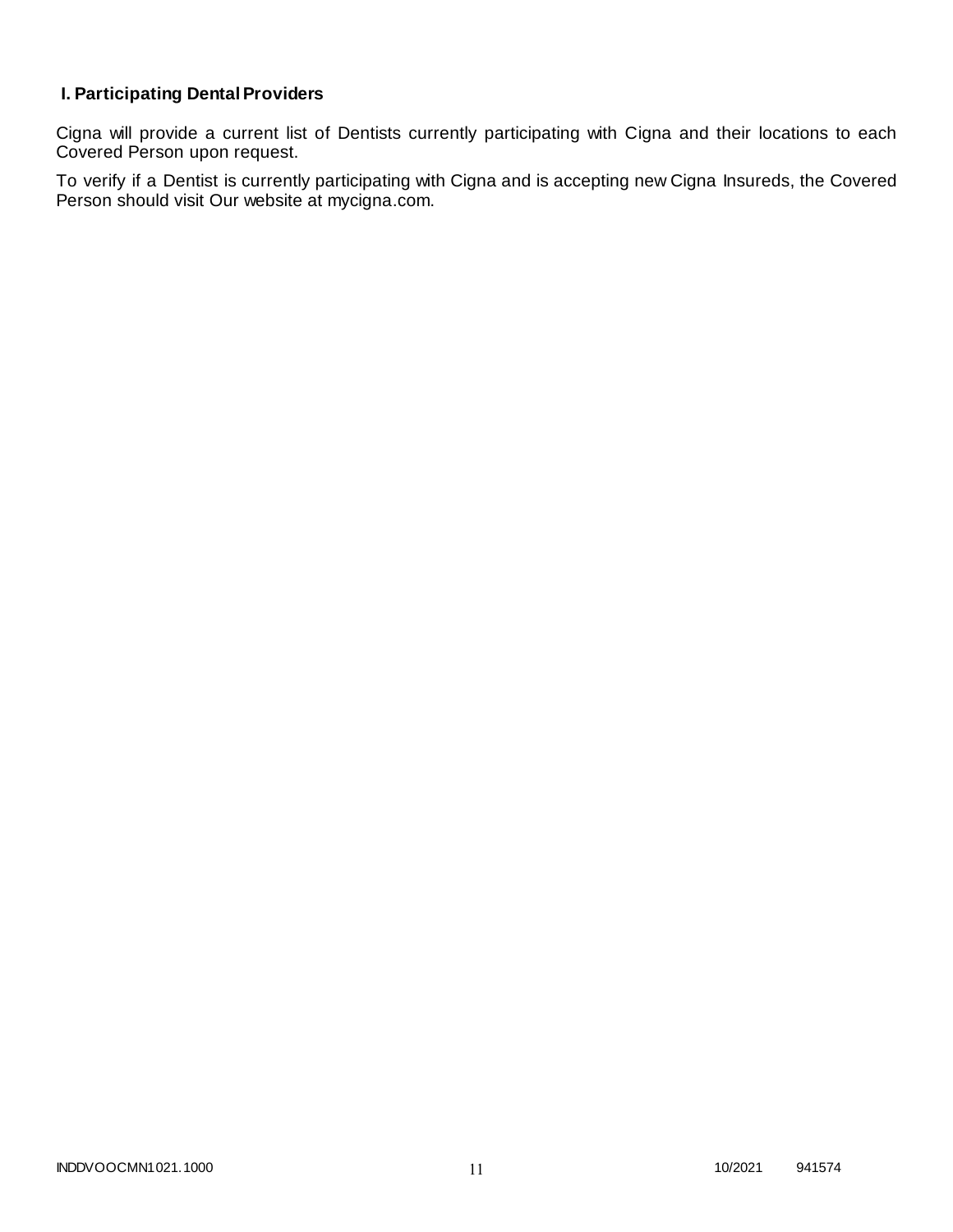### **J. Renewability, Eligibility, and Continuation**

1. The Policy will renew except for the specific events stated in the Policy. Cigna may change the premiums of the Policy with 60 days written notice to the Insured. However, Cigna will not refuse to renew or change the premium schedule for the Policy on an individual basis, but only for all Insureds in the same class and covered under the same Policy as You.

2. The individual plan is designed for residents of Minnesota who are not enrolled under or covered by any other group or individual health coverage. You must notify Cigna of all changes that may affect any Covered Person's eligibility under the Policy.

3. You or Your Dependent(s) will become ineligible for coverage:

- When premiums are not paid according to the due dates and grace periods described in the premium section.
- With respect to Your Spouse, Domestic Partner, or partner to a Civil Union: when the Spouse is no longer married to the Insured or when the union is dissolved.
- With respect to You and Your Family Member(s): when You no longer meet the requirements listed in the Conditions of Eligibility section.
- The date the Policy terminates.
- When the Insured no longer lives in the Service Area.

4. If a Covered Person's eligibility under this Plan would terminate due to the Insured's death, divorce or if other Dependents would become ineligible due to age or no longer qualify as dependents for coverage under this Plan; except for the Insured's failure to pay premium, the Covered Person's insurance will be continued if the Covered Person exercising the continuation right notifies Cigna and pays the appropriate monthly premium within 60 days following the date this Policy would otherwise terminate.